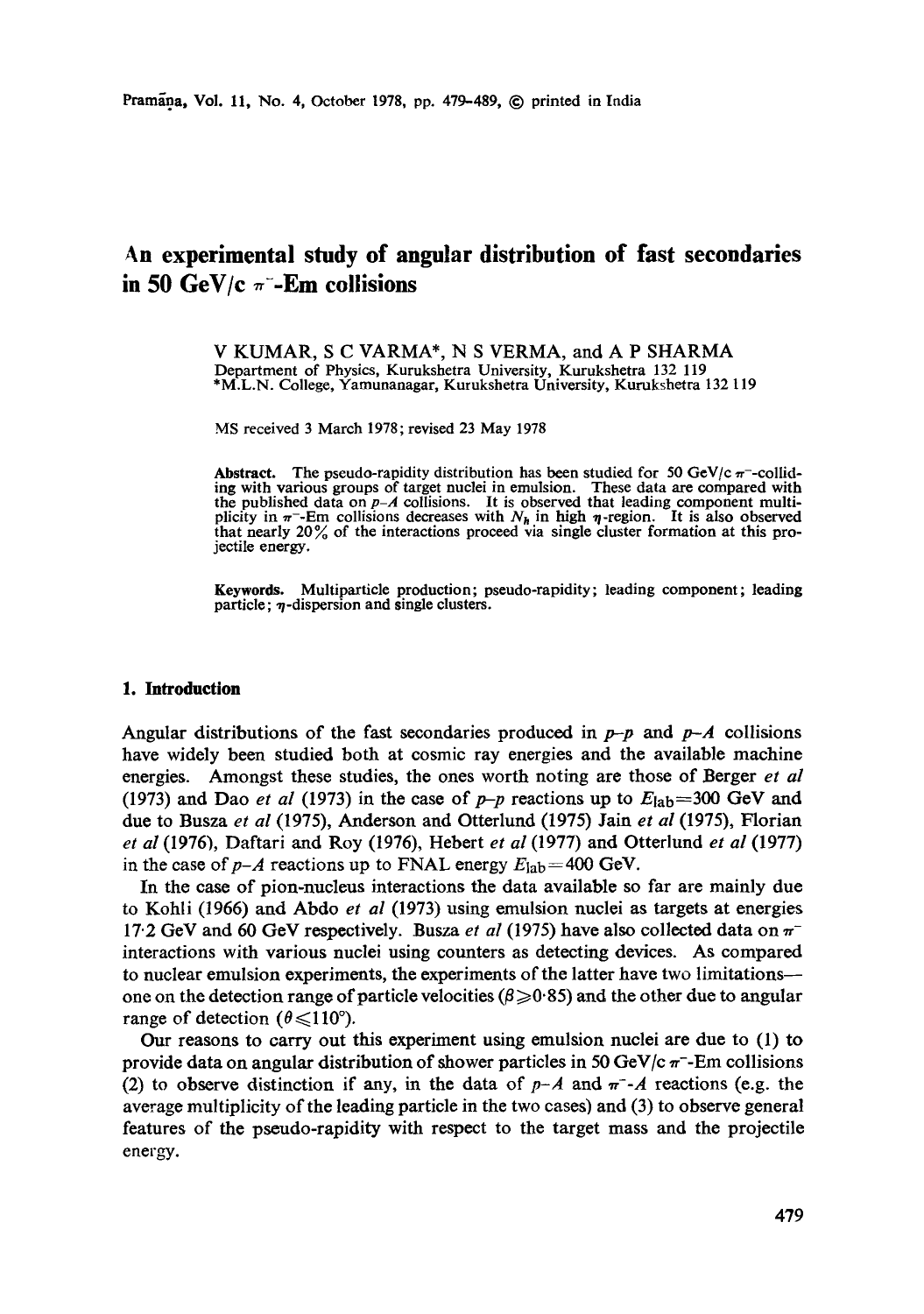## **2. Experimental details**

A NIKFI-R emulsion stack was exposed to 50 GeV/c  $\pi$ -beam in a pulsed magnetic field of strength  $\simeq 200$  k gauss at Serpukhov (USSR) in 1973. The irradiation pulse was fairly narrow containing  $\simeq 10^5$   $\pi$ , mesons/cm<sup>2</sup> and often passed through the middle of the pellicles. The pellicles of this stack were area-scanned at magnification  $=40 \times 15$ X. A careful analysis for the selection of primaries was carried out by Kumar *et al* (1978). According to this the pellicle was mounted on the stage of the microscope such that the flux of beam\* is nearly aligned to the x-motion of the microscope and then the primaries of the scanned events were followed backward by 500  $\mu$ m on X-axis from the centre of the interaction. Y and Z coordinates were measured both at the centre of the star and at the point  $X=500 \mu m$  from it and opposite to beam-direction.

Projected angle  $\theta_p$  and angle of dip  $\delta$  of the primaries were evaluated from these measurements and histograms in  $\theta_p$  and  $\delta$  were plotted separately. The histograms so obtained were highly leptokurtic with a spread  $\theta_p = \pm 0.18^\circ$  in projected angle and  $\delta = \pm 0.34^\circ$  in angle of dip (in processed emulsion). The tracks lying simultaneously within these limits were taken to be primaries from the beam flux.

The angular measurements of the shower particles were made on MBE-9 (Russian) microscope by measuring projected angle and the angle of dip of the track with respect to primary beam track associated with the interaction. To measure the angle of dip of the track, the z-coordinate of the track at the centre of interaction and at  $X=500 \mu m$  towards the particle motion were noted. By adopting this method the angular resolution of the overlapping tracks and the collimated showers is possible. The least count of the goniometer used for measurement purposes of  $\theta_p$  is 0.6° and this facilitated angular measurements on 445 interactions.

There are scanning losses in the groups  $N<sub>h</sub> = 0$  and 1 which are assessed with the help of the line scanning data on hadron-nueleus collisions at various energies presented by Hebert *et al* (1974). According to this procedure the percentage contribution of  $N_h=0$ ,  $N_h=1$  and  $N_h\geq 2$  group events at 50 GeV comes out to be 12.5%, 11.5% and 76% respectively. From the present data it is seen that  $N_h=1$  group contains the ' regular in  $n_s$ ' losses; therefore the direct enhancement of the number of events was made to the required level. The losses in  $N_h=0$  group were 'irregular in  $n_s$  ' in the range  $n_s=1$  to 4 and were made up with the help of the data given by Bhowmik *et al* (1973) on 50 GeV  $\pi$ -N collisions. Coherent events have been excluded from the data. The data with  $N_h \geq 2$  is free from these losses. The total number of events after corrections is 507.

### **3. Results and discussions**

In figure 1a the  $N_h$ -distribution of the events taken up in this study is presented. Figures 1b and 1c show the  $n_s$ -distribution of the shower particles associated with events in different categories of  $N_h$ . It may be noted that (a) the shape of the  $n_s$ -dis-

<sup>\*</sup>One track of the flux aligned along the X-axis is confirmed to be a beam track of 50 GeV/c momentum by (i) following it back upto the leading edge of the pellicle and (ii) by measuring **its**  curvature and verifying its momentum.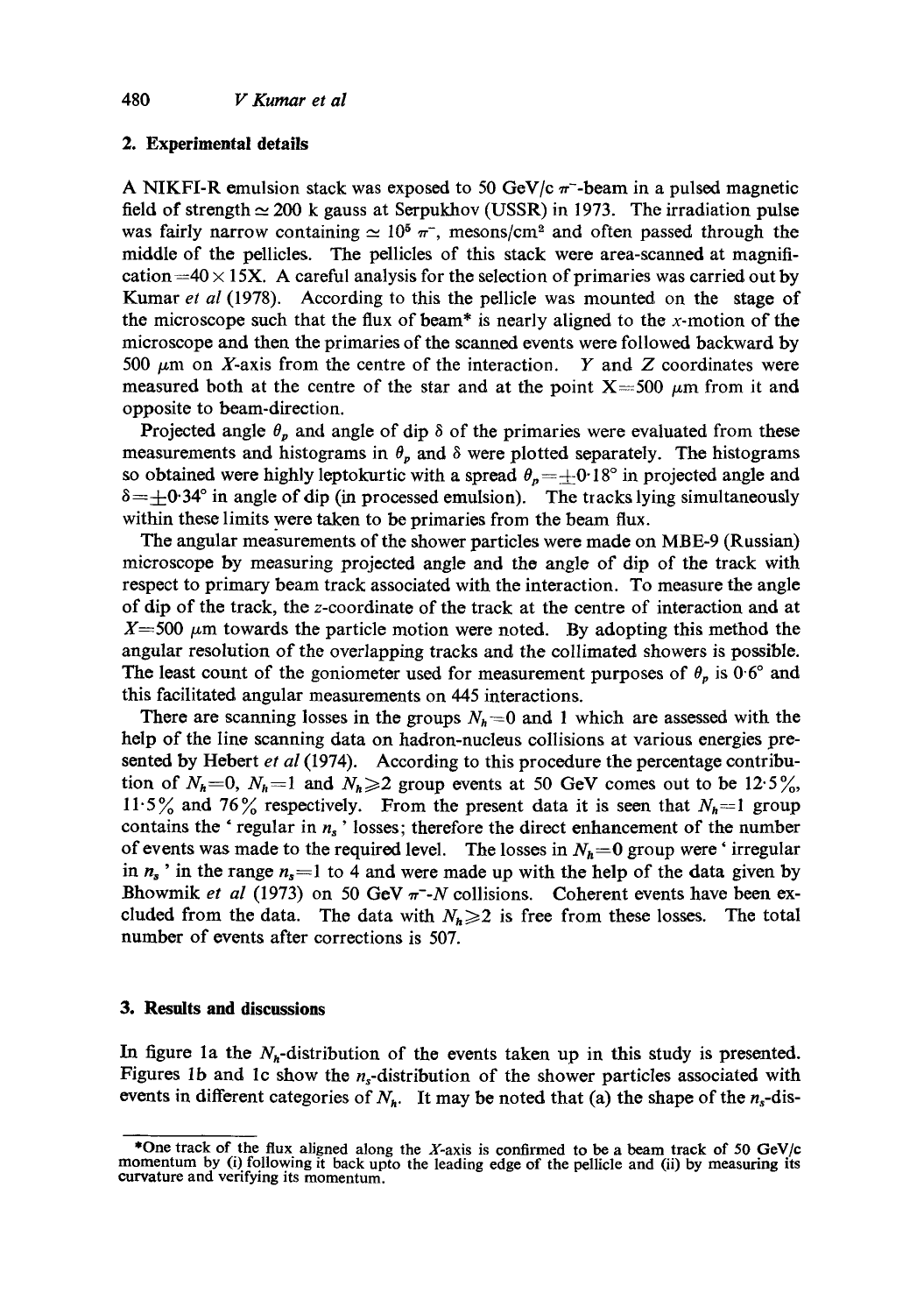

**Figure 1a.**  $N_h$ -frequency plot of the corrected sample of events and **b.**  $n_s$ -frequency plot of events with  $N_h=0\div 1$  and  $N_h=2\div 5$ . **c.**  $n_s$ -frequency plot of events with  $N_h=6\div 8$  and  $N_h \ge 9$ 

tribution does not show a significant change up to  $N_h = 5$ , and (b) beyond  $N_h = 5$  the average value of  $n_s$  seems to increase with increasing  $N_h$ .

To study the longitudinal motion of the shower particles the rapidity variable, y, defined by Feynman (1969) and subsequently discussed by Lyon  $et$  al (1971) was chosen

$$
y = \tanh^{-1} (P_L/E)
$$
  
=  $- L_n \frac{(E - P_L)}{(P_t^2 + m^2)^{1/2}}$ . (1)

where,  $P_L$  and  $P_t$  are the longitudinal and transverse momenta of the  $\varphi$  articles.

Here we consider the semi-inclusive distribution of the relativistic charged secondaries. According to Anderson and Otterlund (1975), about 95% of the shower particles correspond to pions with  $\langle P_t \rangle = 0.35$  GeV/c. By applying the following high energy approximations,

$$
\left\langle P_t^2 \right\rangle \geqslant m_\pi^2,
$$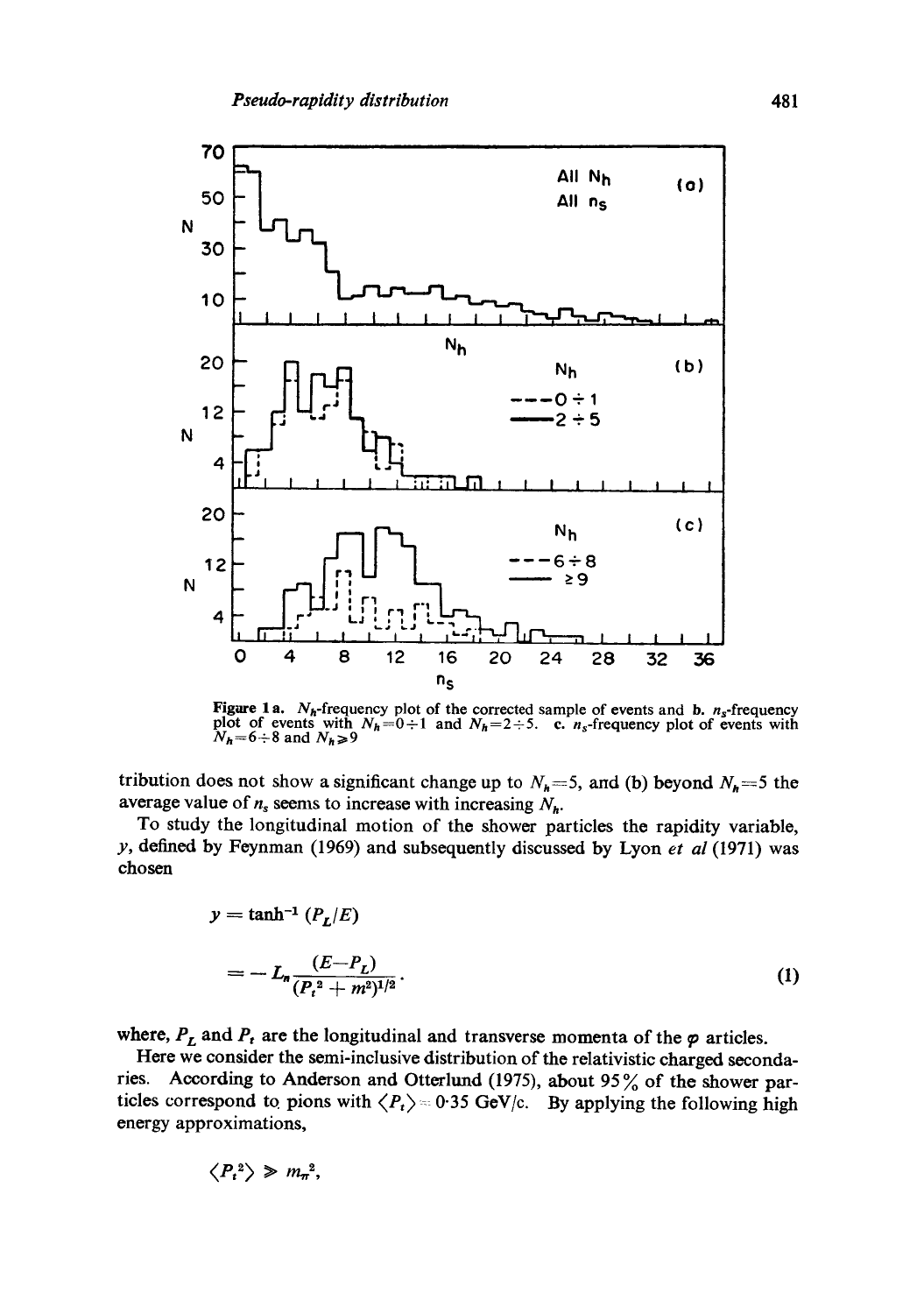and  $(p-p_t)/(E-p_t) \approx 1$ , one gets the approximate relationship

$$
y \simeq \eta = -L_n \tan (\theta_L/2), \tag{2}
$$

which enables one to estimate an approximate value of  $y$  by making only angular measurements. In the present paper we have used relation  $(2)$  for y-distributions and hence momentum measurements were not made to evaluate y from (1).  $\eta$  is the pseudo-rapidity of the emitted particle and has been very widely used, e.g. Lyon *et al* (1971); Abdo *et al* (1974), Busza *et al* (1975), Alekseeva (1976), Florian *et al*  (1976) and Hebert *et al* (1977). Figure 2a shows the  $\eta$ -distribution of charged shower particles in different categories of  $N<sub>h</sub>$ . In each category the distribution has been normalised to one interaction. The following may be noted from the figure;

- (i) The distribution shifts rapidly towards the low  $\eta$ -values for higher  $N_h$  bins, and a larger part of multiplicity contributes to  $\eta \leqslant 2.0$  region and
- (ii) at high pseudo-rapidities ( $\eta \geqslant 3.5$ ) the multiplicity decreases with increase of  $N_h$ .



Figure 2a.  $\eta$ -distribution of the charged shower particles in various  $N_h$ -groups and b.  $\eta$ -distribution for all events ( $\langle \eta \rangle = 2.40 \pm 0.04$ , dispersion  $D(\eta) = 1.26 \pm 0.02$ , Kurtosis  $a_4(\eta) = 3.39 \pm 0.05$ )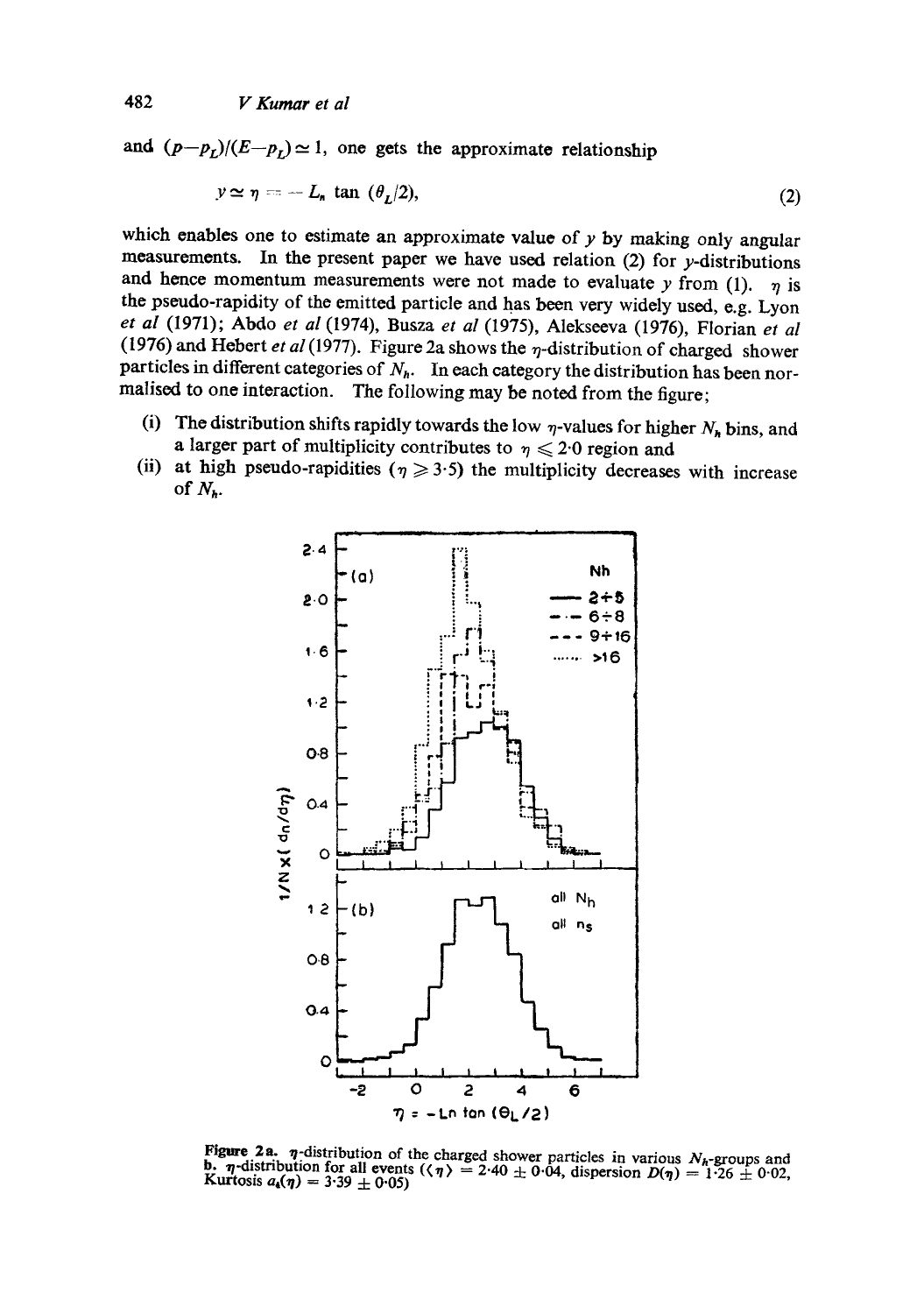In figure 2b the  $\eta$ -distribution for all  $N_h$  events has been displayed. The distribution seems to have developed a plateau from  $\eta = 1.5$  to  $\eta = 3.0$ .

### *3.1. Average leading particle multiplicity*

Probability distribution of existence of the projectile hadron among the fast secondaries plays a conclusive role in assessing the validity of numerous theoretical as well as phenomenological models of multiparticle production. Evidences have been provided by Hayakawa (1969), Buras *et al* (1973), MOiler (1974), and in a compilation by Whitmore (1976) regarding the existence of leading particle in elementary collisions. In hadron-nucleus collision, it is difficult to be definite about the leading particle. Recently, some indirect observations have been made by Kaur *et al* (1977) (see appendix 1) showing depression of the leading particle in  $\pi^-$ --A collisions (by leading particle one essentially means the fastest moving hadronic matter amongst secondaries containing internal quantum numbers of the projectile hadron). In the present case one more trial is made with the help of  $\eta$ -distribution to know the characteristics of leading particle in  $\pi$ -A collisions.

In figure 3 we display the integral average multiplicity  $\bar{n}$  ( $>\eta$ ,  $N_h$ ) with respect to  $N_h$  of our present data for the entire range of  $\eta$  where  $\bar{n}$  ( $>\eta$ ,  $N_h$ ) is defined as the total number of particles per event of particular  $N_h$  with angle of emission smaller



Figure 3.  $N_h$  versus  $\overline{n}(> \eta, N_h)$  plots for various values of  $\eta$ . The straight lines across the data are the linear fits of the types of equation (3) (The data corresponding to the fits at  $\eta > 2.0$  and 0.5 are not shown in the figure)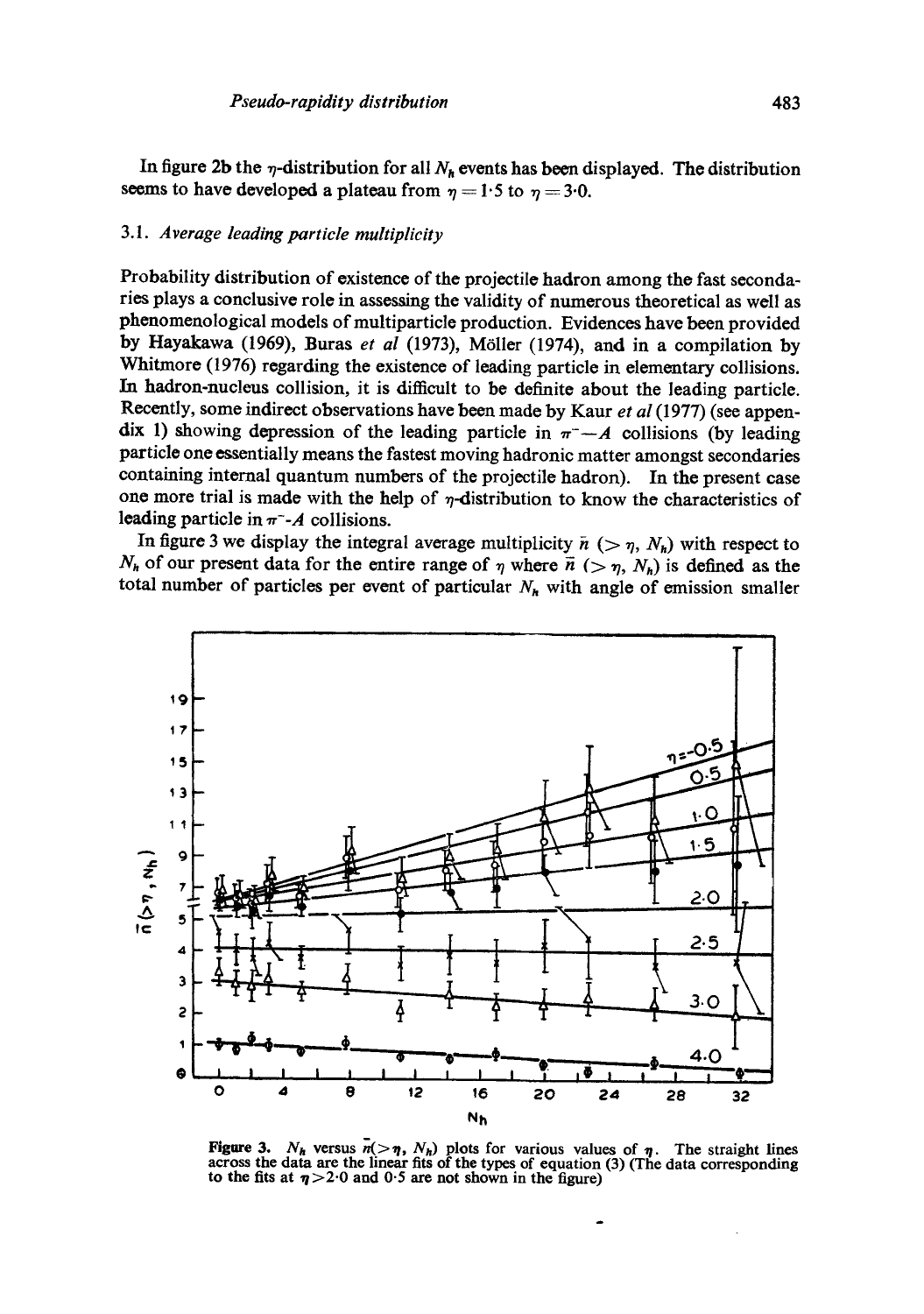than the one characterised by  $\eta = -L_n$  tan  $(\theta_L/2)$  or with pseudo-rapidity greater than  $\eta$ . This relation was first used by Anderson and Otterlund (1975) to distinguish the ' leading particle component' to the ' repeated collision component' of the multiplicity. The following linear fits to the data are made.

$$
\bar{n} > \eta, \; N_h) = a(\eta) + b(\eta) \; N_h. \tag{3}
$$

The error bars on data points shown in the figure correspond to the statistical errors.

The following points may be noted:

- (i)  $\bar{n}$  (>  $\eta$ , N<sub>h</sub>) decreases with N<sub>h</sub> in the range  $\eta$  > 2.5.
- (ii)  $\bar{n}$  ( $>\eta$ , N<sub>h</sub>) is almost insensitive to N<sub>h</sub> at  $\eta=2.5$  and increases with N<sub>h</sub> in the range  $\eta$  < 2.5.

Comparing the data in figure 3 with the  $p$ -Em data at 200 and 300 GeV/c presented by Anderson and Otterlund (1975) and Hebert *et al* (1977), the following can be stated.

In p-Em data  $\bar{n}$  ( $>\eta$ ,  $N_h$ ) is insensitive to  $N_h$  in the region  $\eta \geq 4$  while in the present data of  $\pi$ -Em,  $\vec{n}$  ( $>\eta$ ,  $N_h$ ) is insensitive to  $N_h$  at  $\eta = 2.5$  and decreases with increasing  $N_h$  in the range  $\eta > 2.5$ .

To investigate the high pseudo-rapidity region of the present data, we plot in figure  $4, \langle \eta \rangle$  vs  $N_h$  for various ranges of  $\eta$ . Figure 4a shows the variation for all the produced particles, while figures 4b, c and d show the same variation for the particles produced in  $\eta = -3$  to 2,  $\eta = 2$  to 4 and  $\eta = 4$  to 7 respectively. The error bars shown on the data points correspond to statistical errors. From figures 4 b, e and d it is easily noted that the tendency of decrease of  $\langle \eta \rangle$  with  $N_h$  becomes slower as we move towards higher pseudo-rapidity regions and in figure 4d  $\langle \eta \rangle$  becomes insensitive to  $N_h$  though the errors due to less statistics of particles in this region are quite large. If the ' projectile hadron' emerges out of the heavy nucleus with larger rapidity as it does in elementary collisions where the leading particle effect is much more pronounced, then the dispersion  $D(\eta)$  will remain independent of  $N_h$ . In figure 4e we plot  $D(\eta)=(\langle \eta^2 \rangle-\langle \eta \rangle^2)^{1/2}$  with respect to  $N_h$  in the range  $\eta=4$  to 7 and observe that  $D(\eta)$  decreases with  $N_h$ .

### 3.2. *Cluster formation*

In figure 2b we have displayed the differential distribution of  $\eta$  variable which seems to have developed a plateau of length  $\eta \approx 1.5$ . To study the intermediate state of production of final state particles we analyse the data in terms of dispersion  $D_1(\eta)$ of individual events for the entire range of  $\eta$ . It has been suggested by Berger *et al* (1973) that the events with the following dispersion limit,

$$
D_1(\eta) = \left[\frac{1}{n_{\rm ch}-1}\sum_{n_{\rm ch}-1}(\eta-\bar{\eta})\right]^{1/2} \leq 0.9.
$$

constitutes a purified sample of single cluster/nova events. Here  $n_{\text{ch}}$  is the charged particle multiplicity of the reaction. By adopting this way of analysing the events with single nova/cluster, Daftari and Roy (1976) have shown the substantial existence of the single cluster events in p-Em collisions at  $P_{\text{lab}}=70 \text{ GeV/c}$ .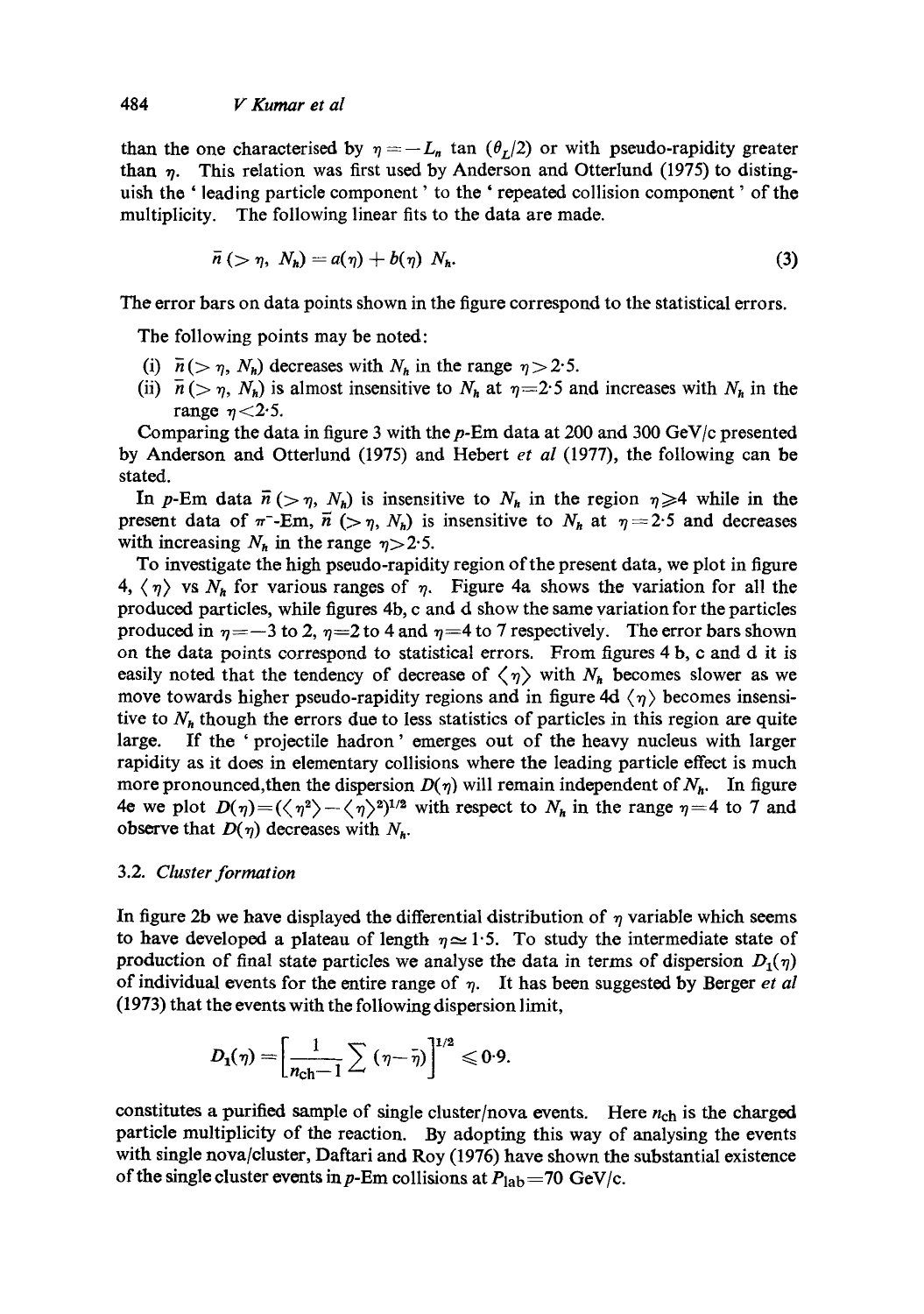

Figure 4.  $\langle \eta \rangle$  versus  $N_h$  plot for all events a. for all  $\eta$ . b.  $\eta = 2$  to  $-3$ . c.  $\eta = 2$  to 4. d.  $\eta = 4$  to 7 and e. dispersion  $D(\eta)$  of the tracks in the leading component range i.e.  $\eta = 4$  to 7

In figure 5a we display our data in terms of  $\overline{D}_1(\eta)$  and  $n_s$  along with the predictions of various models as referred to by Dao et al (1973). Curves  $(1)$ ,  $(2)$  and  $(3)$  in the figure correspond to the predictions of the models (i) single and double nova production, (ii) multiperipheral production of clusters, and (iii) multiperipheral production of  $\pi$ 's respectively.

In figure 5b the data of the present experiment have been displayed in terms of  $W_1$ i.e. dispersion of  $D_1(\eta)$ 's. The crosses in the figure show a fitting of the type of  $W_1$  = 1.22 ( $n_s$ )<sup>-0.6</sup>, which is slightly different from the prediction of models of the type (ii) and (iii) i.e.  $W_1 = 1.22$   $(n_s)^{-0.5}$  shown by Dao *et al* (1973) in order to fit the data of 300 GeV pp collisions.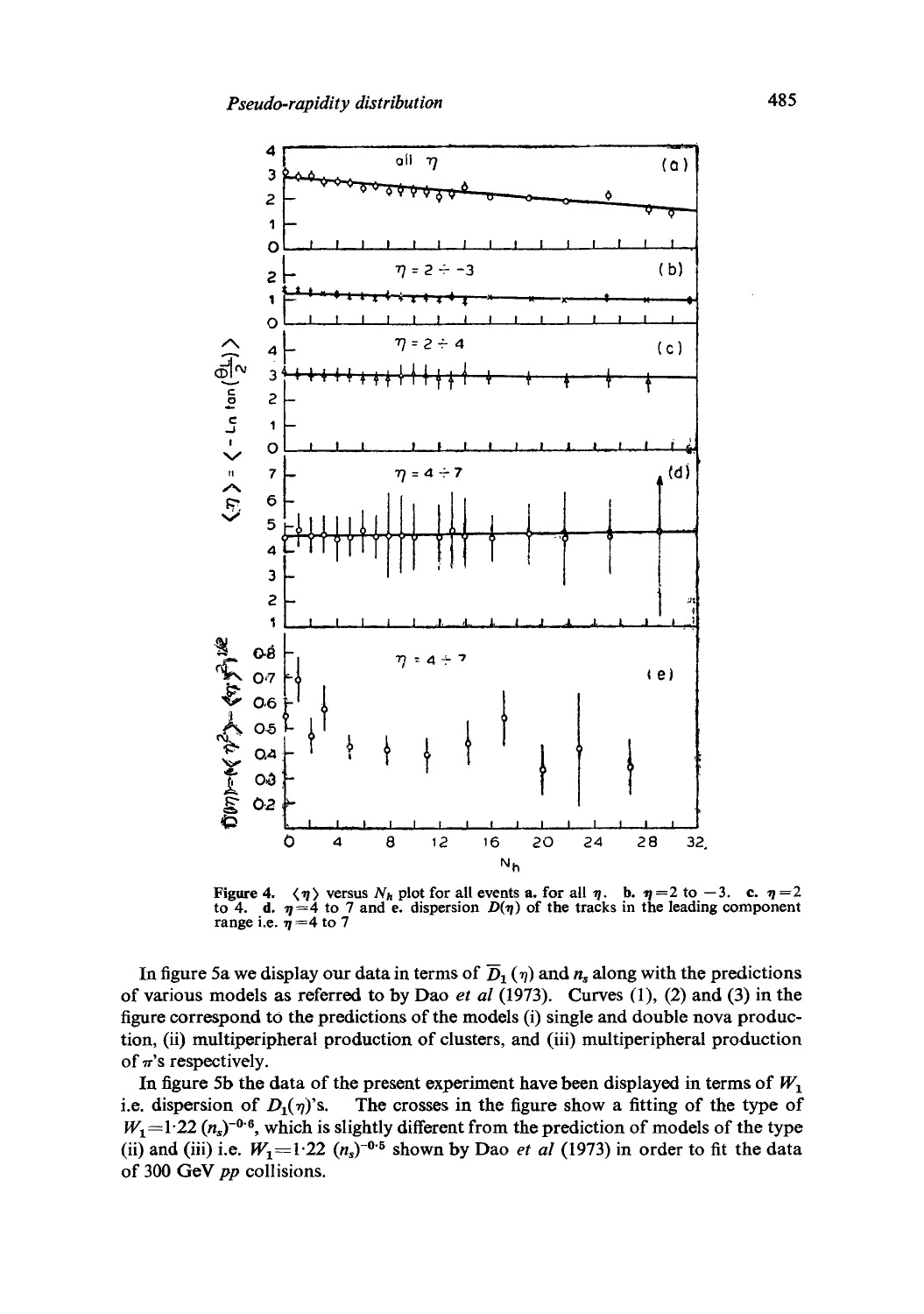

Figure 5a. Average dispersion  $D_1(\eta)$  versus  $n_s$  and b.  $W_1$  versus  $n_s(W_1 = \text{dispersion of } D_1(\eta)$ 's of showers with particular  $n_s$ ) for all events of 50 GeV/c  $\pi$ -Em collisions.



c. Percentage distribution of events with respect to  $D_1(\eta)$ .

In figure 5c the fractional distribution of  $D_1(\eta)$  of the present data is shown and from figures 5a, b and c the following may be noted:

- (1) Owing to better fitting of the curve (1) of figure 5a with the data at low and high multiplicities, single clusters seem to have been produced in low as well as high multiplicity events.
- (2)  $W_1 = 1.22 \, (n_{\text{ch}})^{-0.6}$  preferentially fits better at high multiplicities in comparison to low multiplicities. Along with conclusion  $(1)$  it may be said that while a substantial part of multiplicity events is due to single cluster formation it is also partly due to multiperipheral type of process.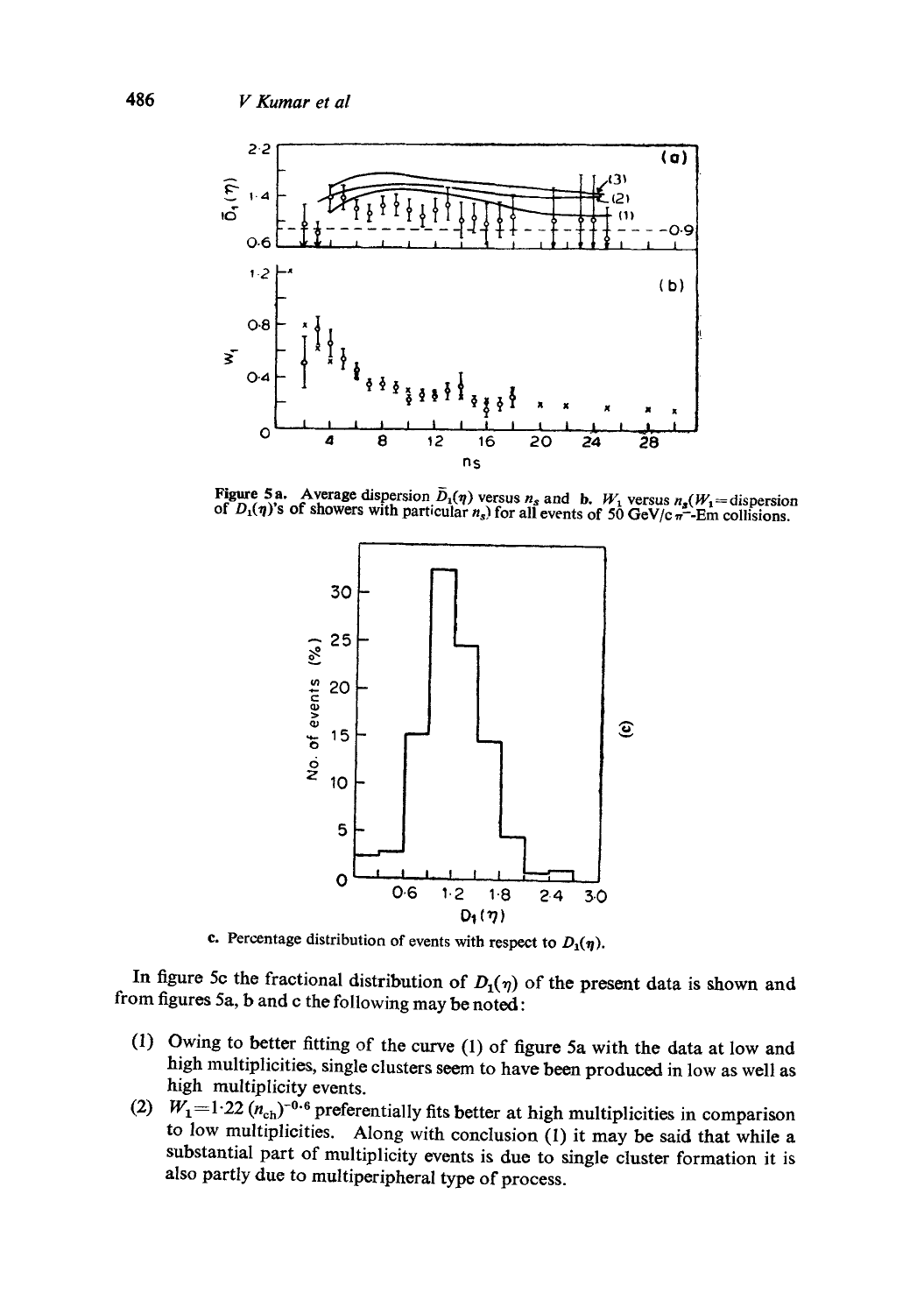(3) From the present data it is clear (figure 5c) that nearly  $20\%$  of the events correspond to  $D_1(\eta) \leq 0.9$  i.e. the events with single cluster/nova.

In figure 6 we observe the general features of  $\eta$ -distributions in terms of dispersion and moment coefficient of kurtosis (peakness) at various projectile energies and target masses. In figure 6a we plot  $D(\eta)$  versus  $\langle n_s \rangle$  (for all  $\eta$ ,  $N_h$  and  $n_s$ ) and it may be seen that  $D(\eta)$  increases with the average multiplicity of charged particles. The following linear fit is made to the data i.e.

$$
D(\eta) = \left(1.09^{+0.04}_{-0.03}\right) + \left(.032^{+0.001}_{-0.001}\right) \langle n_s \rangle \tag{4}
$$

In figure 6b, the moment coefficient of kurtosis  $a_4(\eta)$  (for all  $\eta$ ,  $N_h$  and  $n_s$ ) of various reactions is plotted with respect to  $\langle n_s \rangle$ . The data follow the following linear relation

$$
a_4(\eta) = \left(3.77^{+0.12}_{-0.11}\right) - \left(0.046^{+0.003}_{-0.003}\right) \langle n_s \rangle \ . \tag{5}
$$



Figure 6a.  $D(\eta)$  versus  $\langle n_s \rangle$  plot. b.  $a_4(\eta)$  versus  $\langle n_s \rangle$  plot of various hadronnuclei reactions.

<sup>\*</sup>Errors shown in the fitted parameters correspond to the statistical errors in y-axis variable i.e.  $D(\eta)$  in (4) and  $a_4(\eta)$  in (5). While making the fits (4) and (5) the data point corresponding to  $\langle n_s \rangle = 16.5 \pm 0.02$  could not be taken into account because of lack of statistics.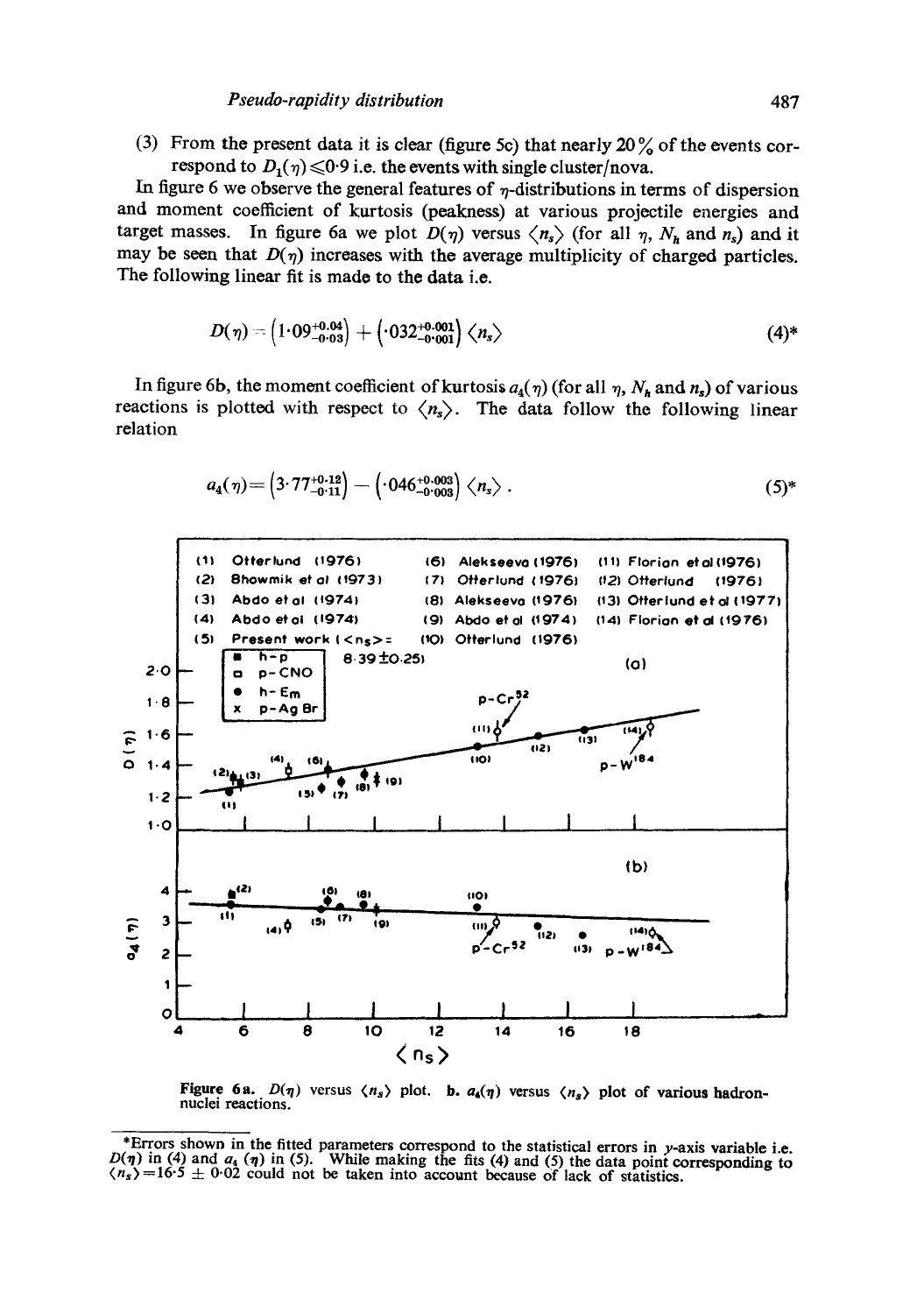# 488 *V Kumar et al*

The increase of  $D(\eta)$  and decrease of  $a_4(\eta)$  with  $\langle n_s \rangle$  infers that the distributions flatten with the increase of multiplicity.

# **4. Conclusions**

From the present study the following conclusion may be drawn, that

(1) In 50 GeV  $\pi$ -Em reactions the gradual decrease of  $\bar{n}(> \eta, N_h)$  with respect to  $N_h$ (figure 3) in the regions  $\eta > 2.5$  is in sharp contrast to the observation made in case of 200 and 300 GeV p-Em reactions where  $\bar{n}(>\eta, N_h)$  remains constant with respect to  $N_h$  in the region  $\eta \geq 4.0$ . This behaviour of  $\pi^-$ -A reactions suggests that the probablity of emerging out of the leading particle in the high rapidity region goes on decreasing with the star size.

(2) Nearly 20% of the multiparticle production in  $\pi$ -Em reactions at 50 GeV takes place through the formation of single nova or cluster while it has been pointed out by Berger *et al* (1973) that in all reactions at energies  $E_{\text{lab}} \le 30$  GeV, 90 to 100% events, at  $E_{\rm lab} = 200$  GeV 10% events and at ISR energies 1% event, are with  $D_1(\eta) \le 1.0$ .

(3) From the general features of  $\eta$ -distributions as studied with the help of the data displayed in figure 6, one observes that  $\eta$ -distributions flatten with the increase of  $\langle n_{s} \rangle$ . In the case of elementary collisions it has been shown by Ganguli and Malhotra (1972) and also Ammosov *et al* (1973) and in case of *h-A* reactions by Takagi (1975), Berlad *et al* (1976) and Kohli (1976) that energy available in CMS is a variable to explain multiplicities in reactions at very high energies. It is thus concluded that  $D(\eta)$  and  $a_4(\eta)$  depend upon the energy available in CMS. A similar idea has also been pointed out by Bali *et al* (1971) and Bhowmik *et al* (1973).

(4) The present experiment suggests that further work is necessary on identification of the leading particle and its existence in leading component of multiplicity.

#### **Acknowledgements**

The authors are deeply grateful to Profs S Lyubomilov and K D Tolstov of JINR Dubna (USSR) and to Dr J M Kohli, of Panjab University, Chandigarh for their help in arranging the exposure and despatch of the nuclear emulsion plates from USSR. They are also thankful to Profs  $P K$  Malhotra. D.S. Narayan and A Subra-They are also thankful to Profs P K Malhotra, D S Narayan and A Subramanian at TIFR Bombay for helpful discussions. The assistance of Shri Mahendra Singh, in scanning the nuclear emulsions is also acknowledged.

VK thanks CSIR for a fellowship. NSV thanks UGC for a fellowship and his college authorities for the study leave.

### **Appendix 1**

In the case of elementary collisions in the range of  $p_{\text{lab}}=6.2 \text{ GeV/c}$  to 300 GeV/c, Buras *et al* (1973) have shown by plotting various moments of multiplicity with respect to  $\langle n_s \rangle$  that there exists a linear relation between the individual moment and  $\langle n_s \rangle$ . The lines fitted to such data show a constant intercept on the axis of  $\langle n_s \rangle$ . The